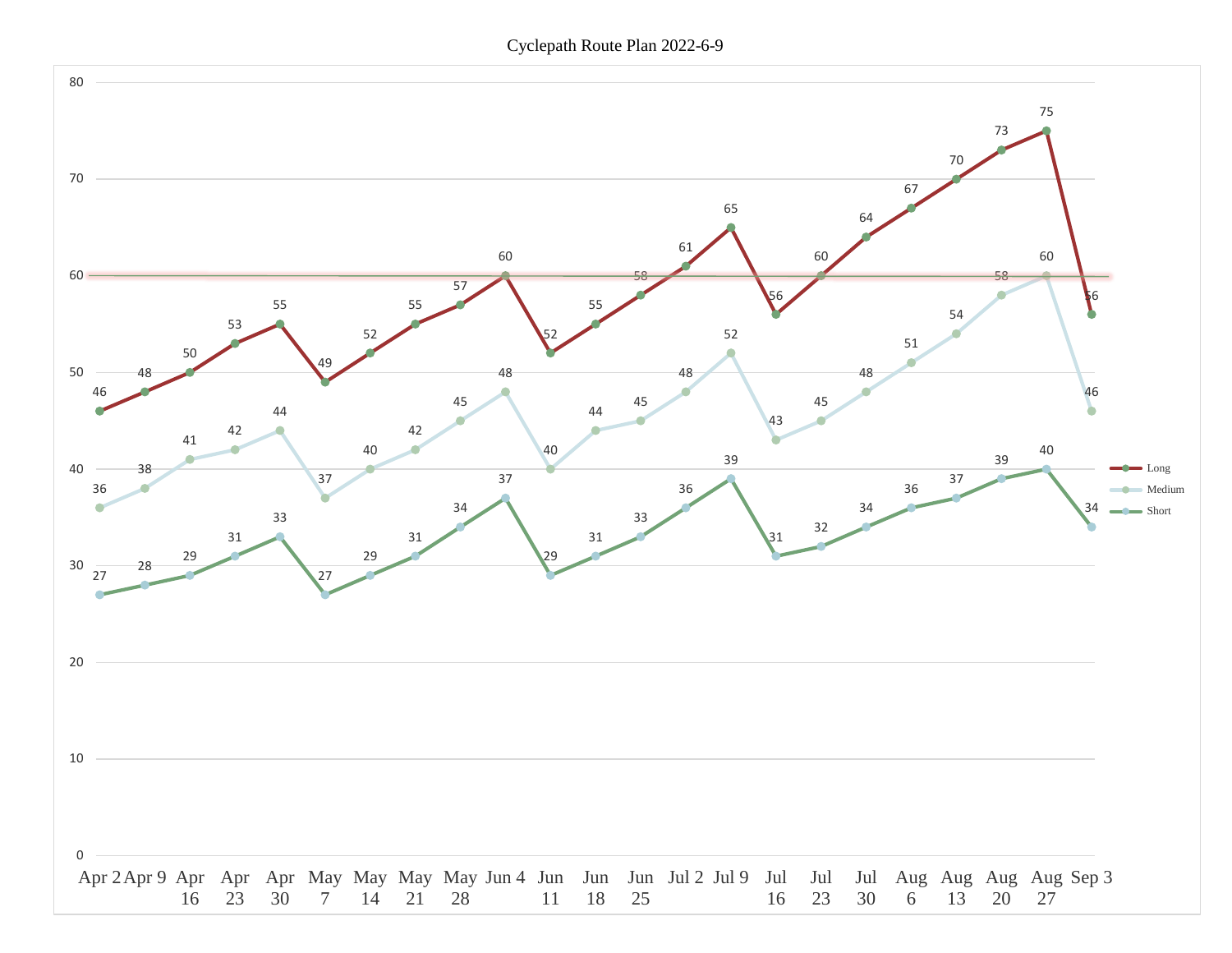Cyclepath Route Plan 2022-6-9

|                | short from Flowers                 | medium from Flowers                                                                       | long from Flowers                   |
|----------------|------------------------------------|-------------------------------------------------------------------------------------------|-------------------------------------|
| Apr 2          | Shoeheel Woodruff 27               | Bill's Shoeheel Jerusalem 36                                                              | <b>Bill's Shoeheel Jerusalem 46</b> |
| Apr 9          | <b>Stancil's Chapel 28</b>         | <b>Stancil's Chapel 38</b>                                                                | <b>Stancil's Chapel 48</b>          |
| Apr 16         | Mr G's 29                          | Mr G's 41                                                                                 | Mr G's 50                           |
| Apr 23         | Micro Milk Run 31                  | Micro 42                                                                                  | Micro 53                            |
| Apr 30         | <b>Shoeheel Rhondale 33</b>        | Shoeheel Rhondale 44                                                                      | <b>Shoeheel Rhondale 55</b>         |
| May 7          | Mr G's 27                          | Mr G's 38                                                                                 | Mr G's 49                           |
| May 14         | Flower Hill 29                     | Flower Hill Buckhorn 40                                                                   | <b>Thanks Flowery Buckhorn 52</b>   |
| May 21         | Micro Milk Run 31                  | Micro 42                                                                                  | Micro Hickory 55                    |
| May 28         | <b>Shoeheel Bluegrass Glenn 34</b> | Shoeheel Bluegrass Tedder 45                                                              | <b>Shoeheel Bluegrass Glen 57</b>   |
| Jun 4          | Big Boys Don't Cry 37              | Big Boys Don't Cry 48                                                                     | Big Boys Do Cry 60                  |
| Jun 11         | Flower Hill 29                     | Flower Hill Buckhorn 40                                                                   | <b>Thanks Flowery Buckhorn 52</b>   |
| <b>Jun 18</b>  |                                    | Ray's W North 31 from Wendell Ray's W North 44 from Wendell Ray's W North 55 from Wendell |                                     |
| <b>Jun 25</b>  | <b>Shoeheel Junior Divine 33</b>   | Shoeheel Beulahtown 45                                                                    | <b>Shoeheel Beulahtown 58</b>       |
| Jul 2          | Tommy's Selma Slide 36             | Tommy's Selma Slide 48                                                                    | Tommy's Selma Slide 61              |
| Jul 9          | Middlesex 39                       | Middlesex Bryant 52                                                                       | Middlesex Frazier 65                |
| Jul 16         | Stancil's Jerusalem 31             | <b>Stancil's Barnes 43</b>                                                                | <b>Stancil's Flower 56</b>          |
| <b>Jul 23</b>  | <b>Shoeheel Devine 32</b>          | Shoeheel Bluegrass Glen 45                                                                | Shoeheel Beulahtown Pittman 60      |
| <b>Jul 30</b>  | Thanks to Flower Hill 34           | <b>Thanks to Lewis Buckhorn 48</b>                                                        | Thanks to Finch Buckhorn 64         |
| Aug 6          |                                    |                                                                                           |                                     |
| Aug 13         | Zack Attack 37                     | Zack Attack Brogden 54                                                                    | Zack Brogden Grove 70               |
| Aug 20         | Middlesex 39                       | Middlesex Frazier 58                                                                      | <b>Middlesex Frazier 73</b>         |
| Aug 27         | Kenly Bay 40                       | Whirligig 60                                                                              | Whirligig Park 75                   |
| Aug 27 options |                                    | Whirligig Park from Kenly 68                                                              | <b>Whirligig Park 100</b>           |
| Sep 3          | Big Boys Don't Cry 34              | Big Boys Don't Cry 46                                                                     | Big Boys Do Cry Hickory 56          |
| Sept 3 option  |                                    |                                                                                           | Big Boys Do Cry 74                  |

2022 Route Plan - June 9, 2022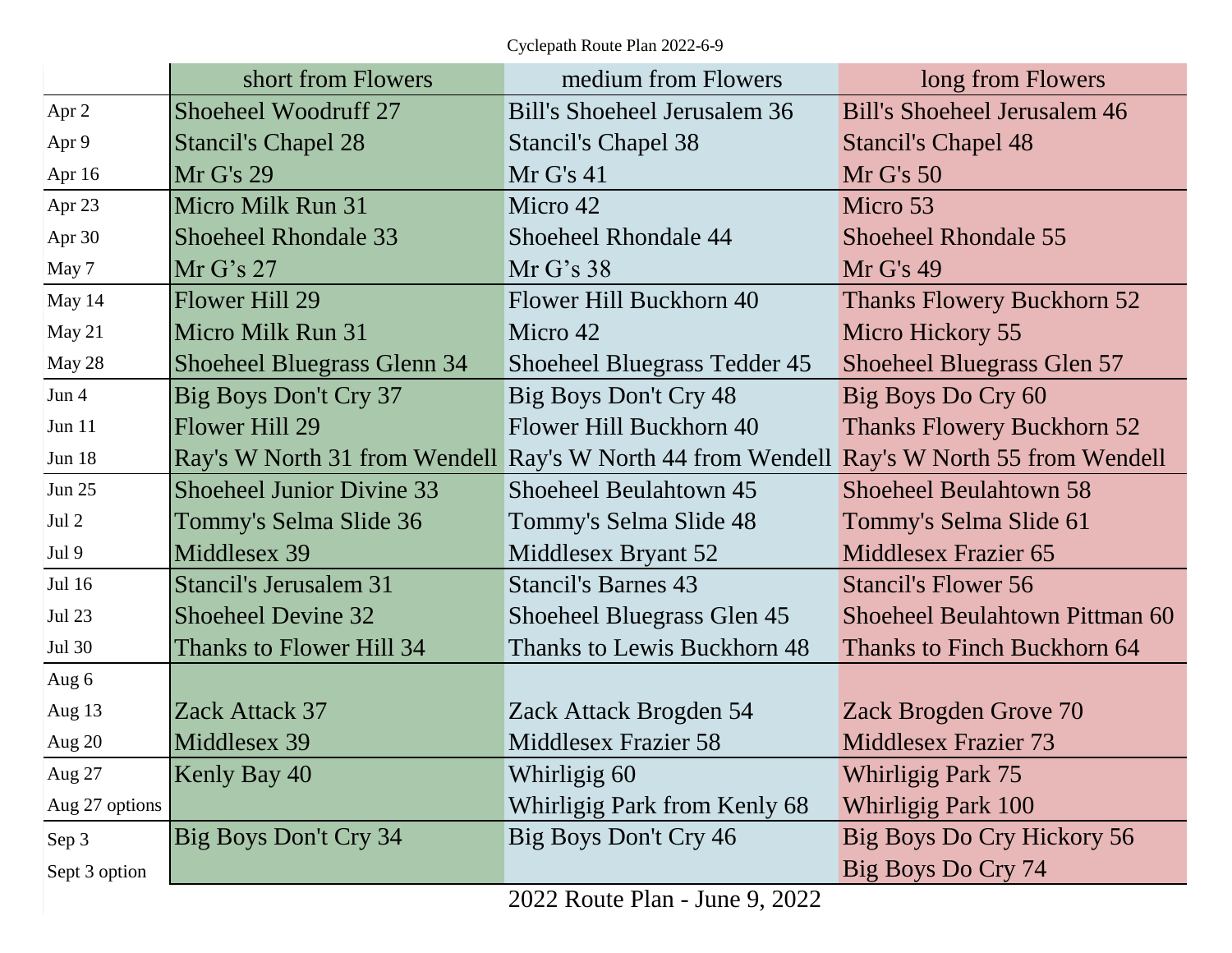Cyclepath Route Plan 2022-6-9

|                | short from Flowers                      | medium from Flowers                     | long from Flowers                       |
|----------------|-----------------------------------------|-----------------------------------------|-----------------------------------------|
| Apr 2          | https://RideWithGPS.com/routes/31679891 | https://RideWithGPS.com/routes/31670268 | https://RideWithGPS.com/routes/31709745 |
| Apr 9          | https://RideWithGPS.com/routes/31679992 | https://RideWithGPS.com/routes/31679978 | https://RideWithGPS.com/routes/31679936 |
| Apr 16         | https://RideWithGPS.com/routes/32462187 | https://RideWithGPS.com/routes/32462159 | https://RideWithGPS.com/routes/32462013 |
| Apr 23         | https://RideWithGPS.com/routes/31704378 | https://RideWithGPS.com/routes/31704371 | https://RideWithGPS.com/routes/31704363 |
| Apr 30         | https://RideWithGPS.com/routes/31823246 | https://RideWithGPS.com/routes/31742533 | https://RideWithGPS.com/routes/31742517 |
| May 7          | https://RideWithGPS.com/routes/31823255 | https://RideWithGPS.com/routes/31934976 | https://RideWithGPS.com/routes/31934922 |
| May 14         | https://RideWithGPS.com/routes/31749076 | https://RideWithGPS.com/routes/31749065 | https://RideWithGPS.com/routes/31845597 |
| May 21         | https://RideWithGPS.com/routes/31704378 | https://RideWithGPS.com/routes/31704371 | https://RideWithGPS.com/routes/31768199 |
| May 28         | https://RideWithGPS.com/routes/39182724 | https://RideWithGPS.com/routes/31796544 | https://RideWithGPS.com/routes/31796385 |
| Jun 4          | https://RideWithGPS.com/routes/31811272 | https://RideWithGPS.com/routes/35994801 | https://RideWithGPS.com/routes/31863873 |
| Jun 11         | https://RideWithGPS.com/routes/31749076 | https://RideWithGPS.com/routes/31749065 | https://RideWithGPS.com/routes/31845597 |
| <b>Jun 18</b>  | https://RideWithGPS.com/routes/39717249 | https://RideWithGPS.com/routes/39717666 | https://RideWithGPS.com/routes/39717497 |
| <b>Jun 25</b>  | https://RideWithGPS.com/routes/31849019 | https://RideWithGPS.com/routes/36154903 | https://RideWithGPS.com/routes/39183059 |
| Jul 2          | https://RideWithGPS.com/routes/38868398 | https://RideWithGPS.com/routes/31863835 | https://RideWithGPS.com/routes/39222436 |
| Jul 9          | https://RideWithGPS.com/routes/31863813 | https://RideWithGPS.com/routes/31863780 | https://RideWithGPS.com/routes/31863745 |
| Jul 16         | https://RideWithGPS.com/routes/31875909 | https://RideWithGPS.com/routes/31875889 | https://RideWithGPS.com/routes/33643397 |
| <b>Jul 23</b>  | https://RideWithGPS.com/routes/39283334 | https://RideWithGPS.com/routes/35960853 | https://RideWithGPS.com/routes/36153958 |
| <b>Jul 30</b>  | https://RideWithGPS.com/routes/31912123 | https://RideWithGPS.com/routes/31912090 | https://RideWithGPS.com/routes/31912035 |
| Aug 6          | https://RideWithGPS.com/routes/38782948 | https://RideWithGPS.com/routes/38782927 | https://RideWithGPS.com/routes/38782890 |
| Aug 13         | https://RideWithGPS.com/routes/31926206 | https://RideWithGPS.com/routes/31926188 | https://RideWithGPS.com/routes/31926152 |
| Aug 20         | https://RideWithGPS.com/routes/31863813 | https://RideWithGPS.com/routes/31905961 | https://RideWithGPS.com/routes/31863905 |
| Aug 27         | https://RideWithGPS.com/routes/31863998 | https://RideWithGPS.com/routes/31709719 | https://RideWithGPS.com/routes/31709660 |
| Aug 27 options |                                         | https://RideWithGPS.com/routes/31863933 | https://RideWithGPS.com/routes/31709626 |
| Sep 3          | https://RideWithGPS.com/routes/37106303 | https://RideWithGPS.com/routes/37106248 | https://RideWithGPS.com/routes/38868339 |
| Sept 3 option  |                                         |                                         | https://RideWithGPS.com/routes/38783338 |

2022 Route Plan - June 9, 2022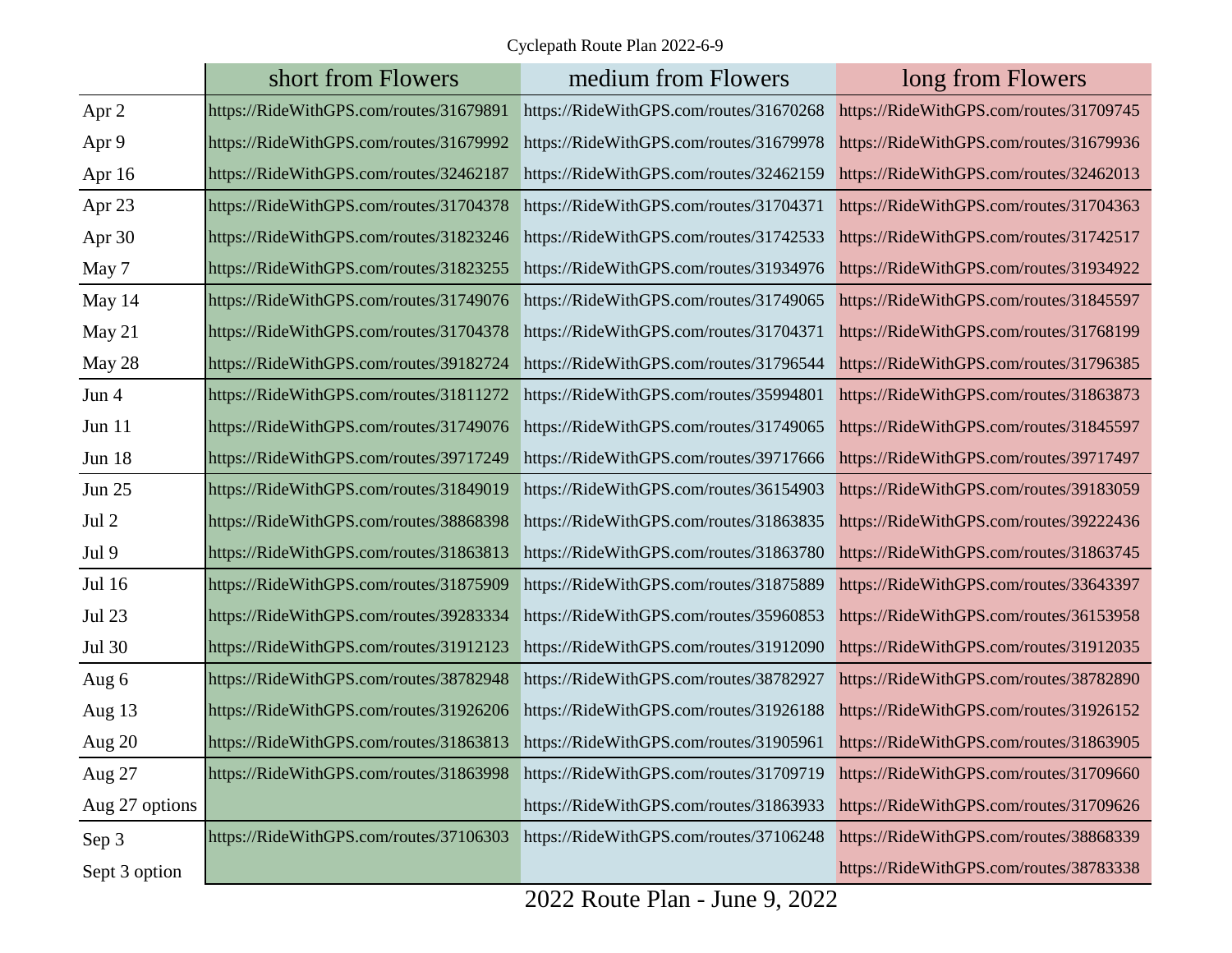Cyclepath Route Plan 2022-6-9

|                | short from school                | medium from School                                                                        | long from school                  |
|----------------|----------------------------------|-------------------------------------------------------------------------------------------|-----------------------------------|
| Apr 2          |                                  |                                                                                           |                                   |
| Apr 9          |                                  |                                                                                           |                                   |
| Apr 16         |                                  |                                                                                           |                                   |
| Apr 23         |                                  |                                                                                           |                                   |
| Apr 30         | Shoeheel Rhondale 33             | Shoeheel Rhondale 44                                                                      | Shoeheel Rhondale 55              |
| May 7          | Mr G's 27                        | Mr G's 38                                                                                 | Mr G's 49                         |
| May 14         | Flower Hill 29                   | Flower Hill Buckhorn 40                                                                   | <b>Thanks Flowery Buckhorn 52</b> |
| May 21         | Micro Milk Run 31                | Micro 42                                                                                  | Micro Hickory 55                  |
| May 28         | <b>Shoeheel Bluegrass 34</b>     | Shoeheel Bluegrass Tedder 45                                                              | Shoeheel Bluegrass Glen 57        |
| Jun 4          | Big Boys Don't Cry 37            | Big Boys Don't Cry 48                                                                     | Big Boys Do Cry 60                |
| Jun 11         | Flower Hill 29                   | Flower Hill Buckhorn 40                                                                   | <b>Thanks Flowery Buckhorn 52</b> |
| <b>Jun 18</b>  |                                  | Ray's W North 31 from Wendell Ray's W North 44 from Wendell Ray's W North 55 from Wendell |                                   |
| <b>Jun 25</b>  | <b>Shoeheel Junior Divine 33</b> | Shoeheel Beulahtown 45                                                                    | <b>Shoeheel Beulahtown 58</b>     |
| Jul 2          | Tommy's Selma Slide 36           | Tommy's Selma Slide 48                                                                    | Tommy's Selma Slide 61            |
| Jul 9          | Middlesex 39                     | Middlesex Bryant 52                                                                       | <b>Middlesex Frazier 65</b>       |
| Jul 16         | Stancil's Jerusalem 31           | <b>Stancil's Barnes 43</b>                                                                | <b>Stancil's Flower 56</b>        |
| <b>Jul 23</b>  | <b>Shoeheel Devine 32</b>        | <b>Shoeheel Bluegrass Glen 45</b>                                                         | Shoeheel Beulahtown Pittman 60    |
| Jul 30         | Thanks to Flower Hill 34         | Thanks to Lewis Buckhorn 48                                                               | Thanks to Finch Buckhorn 64       |
| Aug 6          | Big Boys Don't Cry 36 school     | Big Boys Don't Cry 51 school                                                              | Big Boys Do Cry 67 school         |
| Aug 13         | Zack Attack 37                   | Zack Attack Brogden 54                                                                    | Zack Brogden Grove 70             |
| Aug 20         | Middlesex 39                     | Middlesex Frazier 58                                                                      | <b>Middlesex Frazier 73</b>       |
| Aug 27         | Kenly Bay 40                     | Whirligig 60                                                                              | Whirligig Park 75                 |
| Aug 27 options |                                  |                                                                                           | Whirligig Park 100                |
| Sep 3          | Big Boys Don't Cry 34            | Big Boys Don't Cry 46                                                                     | Big Boys Do Cry Hickory 56        |
| Sept 3 option  |                                  |                                                                                           | Big Boys Do Cry Devine 74         |

2022 Route Plan - June 9, 2022